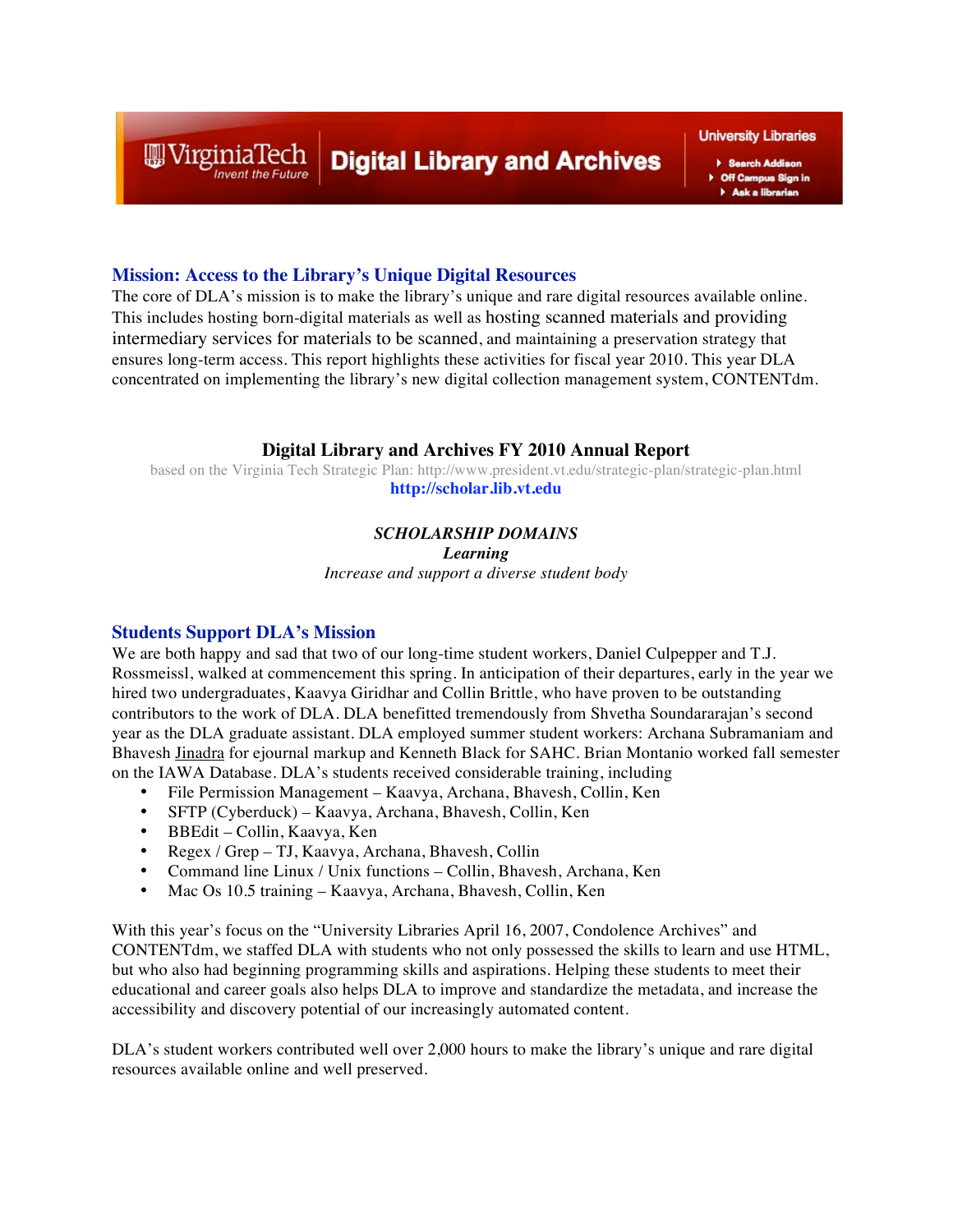#### *eLearning and Information Systems Strengthen library systems appropriate for the 21st century*

#### **ETDs: Electronic Theses and Dissertations http://scholar.lib.vt.edu/theses**

There are many facets to DLA's work with ETDs. Our new systems administrator, Paul Mather, kept the aged software, ETD-db, functioning through crises as well as incremental processing changes to accommodate BTDs. With the support of Library Systems, Sung Hee Park, a graduate student in

computer science, began a major reprogramming effort to upgrade the programming language (from PERL to Ruby on Rails), tap into existing online information (e.g., Banner and Plan of Study), improve functionality (e.g., timed removal of access restrictions), and enhance access (e.g., search by any data element—faculty, year, etc.). Shvetha Soundararajan, GA, thoroughly revised etd.vt.edu based on a semester's-worth of meetings with Graduate School personnel and DLA's implementation of the VT Web templates.



### **BTDs: Scanned Bound Theses and Dissertations**

DLA processes ~50 BTDs per week from Circulation/Storage to prepare them for Digital Imaging to scan. DLA also receives ~50 PDF files weekly from DI for uploading to the ETD database. This spring we began OCR'ng BTDs, similar to the *Bugle* process above, but working with PDFs. These files are then uploaded so that computer scripts can process them into the ETD database. DLA also began saving BTD files in the archival format now required of all born-digital ETDs, PDF/A. DLA processed 2,965 BTD, including OCR'ng the last 550.



### *Availability of VT ETDs as of June 7, 2010*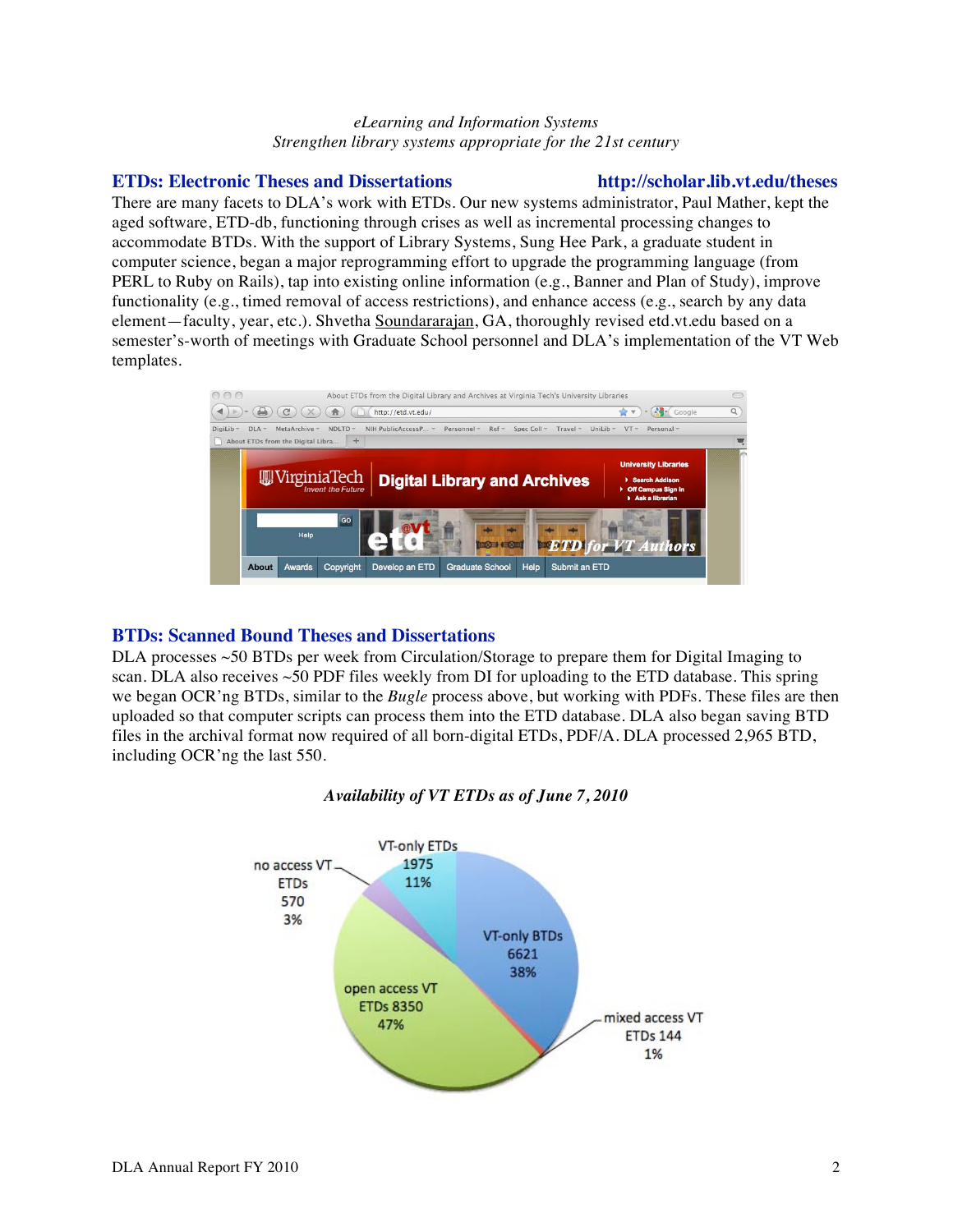This year we also began initiating requests to BTD authors for permission to remove the VT-only restrictions. Previously we contacted these authors only after we received an external researcher's request. DLA received more than 217 requests for access to VT-only ETDs and BTDs. Following standard procedures, we made 63 more BTDs publicly available this year, but DLA also began releasing ETDs for the Graduate School. As a result, more than 516 ETDs are publicly available that would otherwise still have VT-only access.

#### **IAWA Biographical Database http://lumiere.lib.vt.edu/iawa\_db/**

DLA continues to improve the historical record of women in architecture by adding information about their careers to this public resource. This year the IAWA benefited tremendously from the resourcefulness and diligence of volunteer, Adowa Adasi. The database grew by 745 biographies, bringing the total to 2030 entries.

#### *Discovery*

*Innovative Technologies and Complex Systems*

#### **Preservation http://www.metaarchive.org**

Our membership in the MetaArchive Cooperative continues to serve the library well. For example, we received and installed our third server funded by MetaArchive and repurposed the 2004 original. 70 of Virginia Tech's rare and unique digital collections (~215 GB) are distributed among secure dark archives hosted by our partners in the Cooperative. The membership has grown from the original institutions (Auburn, Emory, Florida State, Georgia Tech, Library of Congress, Louisville, VT) with the addition of Boston, Clemson, Folger Shakespeare Library, Hull, Indiana State, North Texas, Penn State, PUC Rio, Rice, and South Carolina.

DLA and, indeed, the MetaArchive technical staff had come to depend on DLA's graduating senior Daniel Culpepper. However, we were able to hire and train Colin Brittle and he is already a very competent plugin developer and data wrangler. Together they developed new procedures for archiving ETDs, which was necessary due to increase in BTD scanning. All of VT's born-digital and scanned theses and dissertations through 2009 are secure in the MetaArchives distributed digital preservation network so that if we experience a catastrophe like last spring's simultaneous double disk failure, we will again be able to recover quickly and thoroughly.

DLA contributed to MetaArchive's NEH grant application. Through "Chronicles in Preservation," the MetaArchive, together with the San Diego Supercomputer Center and the libraries of Penn State University, University of North Texas, Virginia Tech, University of Utah, Georgia Tech, Boston College, and Clemson University, proposes a research and development project to study and document preserving digitized and born-digital newspapers using collaborative and distributed preservation techniques and methodologies. DLA is unique in that it has born-digital newspapers.

Gail McMillan contributed to the MetaArchive Cooperative's book, *Guide to Distributed Digital Preservation;* wrote an article about distributed digital preservation for the Latin American ETD newsletter, *Tesis y Disertaciones Electronicas* (Brazil: PUC-Rio, Dec. 17, 2009); and made a presentation on the same topic to the Canadian ETD & Open Repositories Workshop, Carleton University, Ottawa, May 11.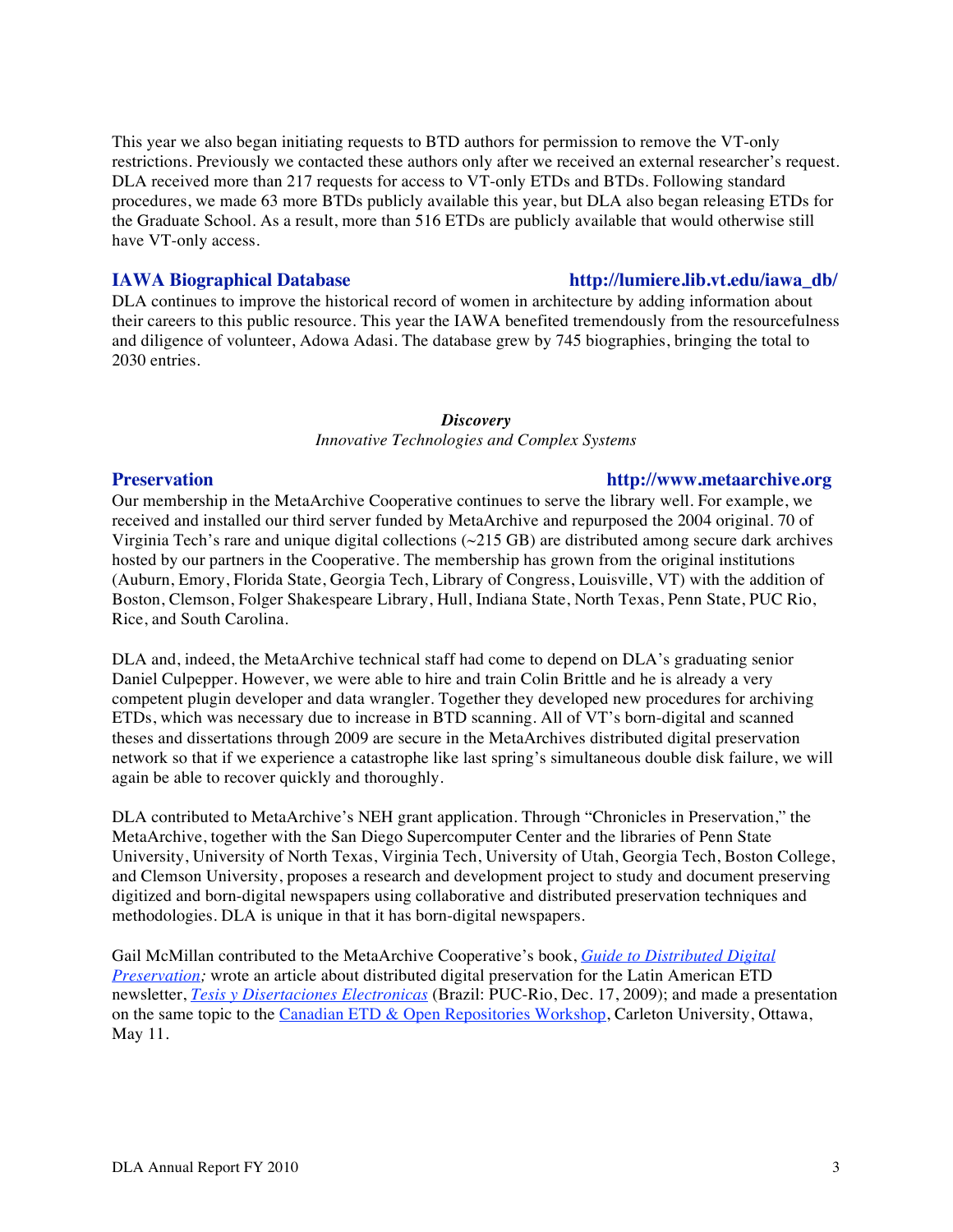### *Engagement Intellectual assets address social needs*







### **April 16, 2007, Condolence Archives http://contentdm.lib.vt.edu/**

DLA led the library's initiative to consolidate and provide public access to the condolence materials received by the university following April 16, 2007. We coordinated a two-day training session in July for 17 library faculty and staff and two more from Radford University. All DLA staff actively participated in the 17-member taskforce that met every two weeks through March as well as led the work of several small working groups that tackled everything from installing the CONTENTdm software on the reworked-Solaris server to populating it with digital objects and metadata, and maintaining this new database. We used Scholar to manage documentation, communication, and forums; this now serves as the historical record of this project. Once the taskforce established the policies and guidelines and Ann Lawrence and Jeremiah Puryear developed the Website, the bulk of the work--quality control and uploading--fell to DLA staff, Special Collections' Jenny Mitchell, Technical Service's Jana Doyle, and Art/Architecture's Steve Tatum. 3,905 metadata records were edited to better reflect the digital object displayed without losing the rich information documenting the original artifact. The Condolence Archives has become an attractive and searchable database of over 6,215 (as of June 10) searchable objects.

#### **Ejournals http://scholar.lib.vt.edu/ejournals/**



This year DLA staff and students added 741 articles in 51 ejournal issues, primarily as a PDF file of each article. In addition, we reformatted 253 of these articles in 28 issues as fully accessible HTML. This provides full accessibility to our files, as required by Section 508 Federal Accessibility Standards. The PDF version offers ease of printing and an exact record of the original article, as it was first published. They also made sure every ejournal web page has server-side footers and headers, which will make future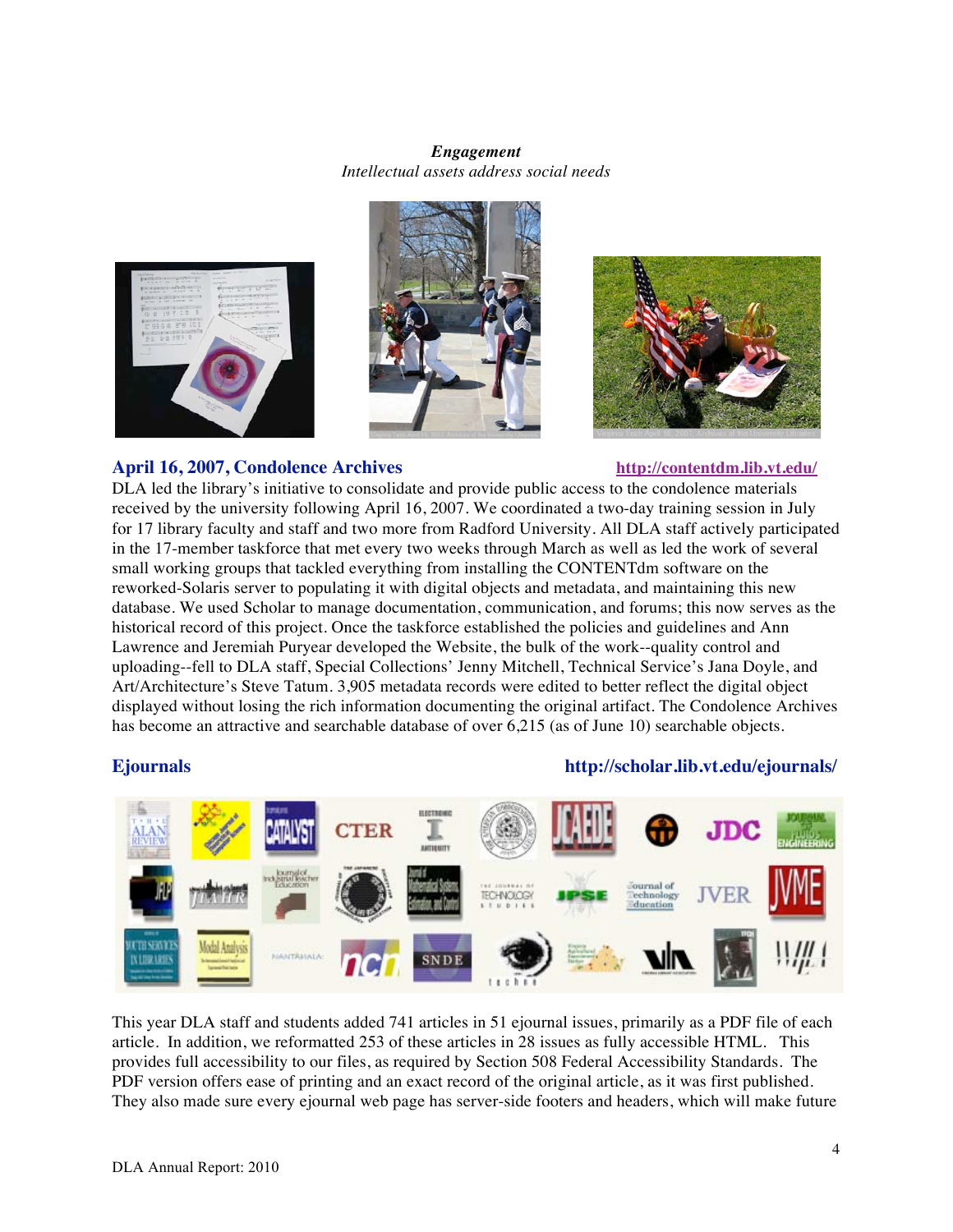global updates (e.g., changing Web design) much easier. In addition, they developed new CSS styles, which streamlines the HTML tagging process and ensures more consistent results.

This year was unique in that one of our ejournals, Techné, decided to move to a commercial publisher, making the ejournal available only to paid members of the sponsoring society. We negotiated to provide public access to locally hosted HTML versions of 1995-2008 (vols. 1-12), but the PDF versions of 1-13 are available to VT-only. Virginia Tech will also continue to have access without charge to future issues in appreciation for hosting Techné during its formative years.

#### **VT ImageBase http://imagebase.lib.vt.edu/**

o "Pioneering Women Architects" in

Richmond

A content-rich information resource, the ImageBase continues to be used by the university community and others. Web-captured images meet the needs of many, but users still requested 241 images, including

- Kornweibel, Theodore. *Railroads in the African American Experience: A Photographic Journey.*  Johns Hopkins University Press, 2010.
- Kirby, D.A. *Lab Coats in Hollywood: Scientists Impact on Cinema, Cinema's Impact on Science and Technology*. MIT Press, 2011.
- Exhibitions
	- o Manassas Museum
	- o Town of Blacksburg's new office building
- NASA's Lifetime Achievement Award
- T-Shirts for Black Lung Clinic participants at Washington and Lee's School of Law.

Due largely to our focus on CONTENTdm, we did not add any images to the ImageBase. We were also constrained by old software that needs to be upgraded. Not until May 2010 were we able to update metadata.

Beginning FY 2011 we would like to remodel our use policy to request a donation rather than charging per image; we believe this would garner the library more than the \$503 we received for image use this year. This would also align DLA's policy with Special Collections.

Largely through the industrious work of the DLA Graduate Assistant, Shvetha Soundararajan, we made major progress revamping our Web site to conform to the university templates. 64,652 pages reflect the new template. Together with Kimberli Weeks, DLA Technical Director, and other DLA staff, they updated 10,637 ejournal pages, 53,959 news pages, and the majority of the faculty archive, copyright, and collections pages.

| WirginiaTech<br><b>Digital Library and Archives</b> |                    |                   |                 |                                       |           |             | <b>University Libraries</b><br>Search Addison<br>▶ Off Campus Sign in<br>Ask a librarian |  |
|-----------------------------------------------------|--------------------|-------------------|-----------------|---------------------------------------|-----------|-------------|------------------------------------------------------------------------------------------|--|
| Search DLA GO<br><b>Advanced Search</b>             |                    |                   |                 |                                       |           |             |                                                                                          |  |
| <b>About DLA</b>                                    | <b>Collections</b> | Copyright         |                 | <b>ETDs: Theses and Dissertations</b> | Journals. | <b>News</b> | VT ImageBase                                                                             |  |
| About                                               | © for Authors      | © for Instructors | <b>Fair Use</b> | Policies and Tools                    | Resources |             | <b>Open Access</b>                                                                       |  |

#### **DLA Web Redesign http://scholar.lib.vt.edu/collections/**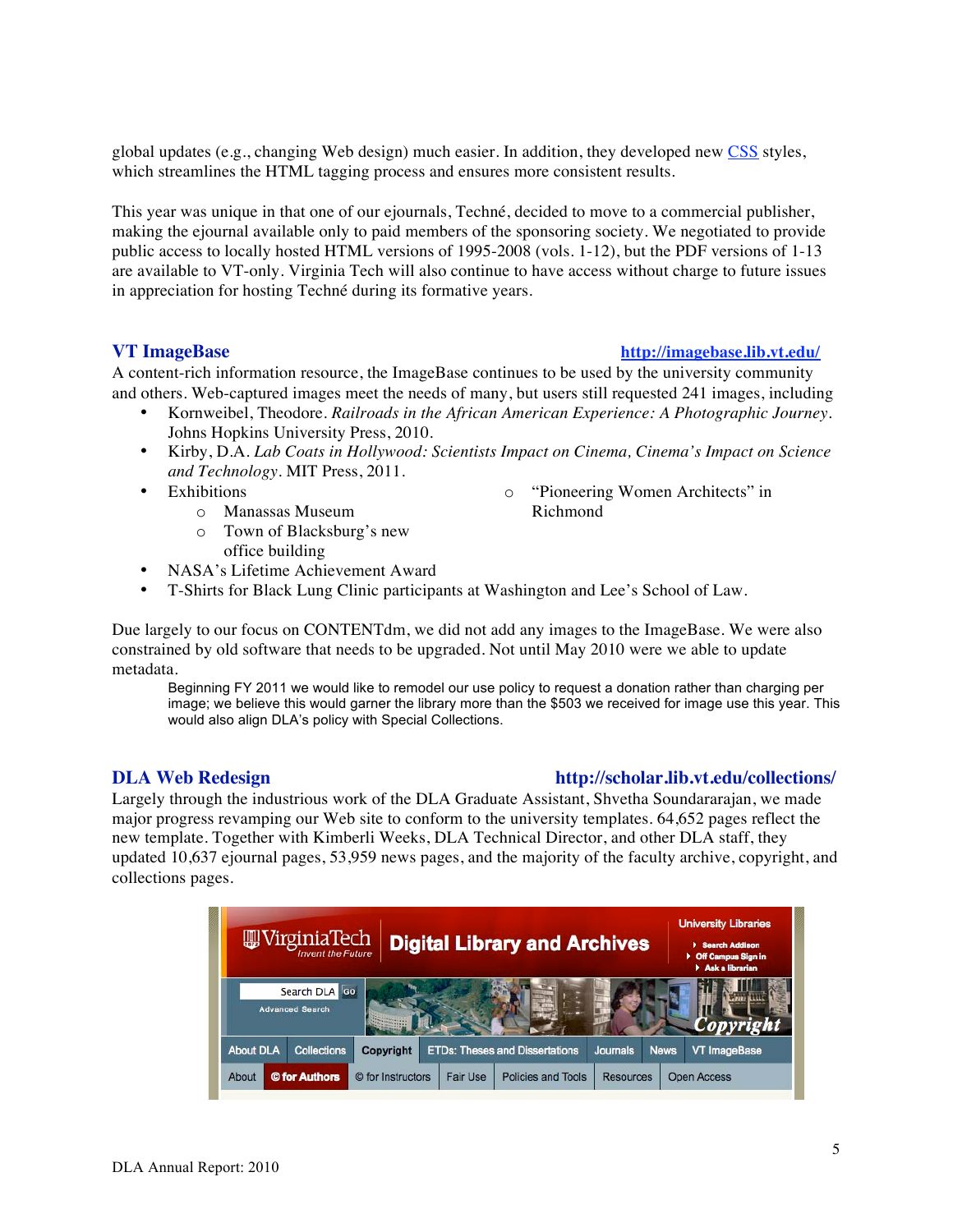One outcome of DLA's early entrance into Web hosting is that over 300,000 of its pages lack, for example, a standardized document type declaration or server-side scripts of standardized information for headers and footers. This year many DLA staff helped to rectify this by adding basic Dublin Core metadata to 53,903 ejournal pages.

#### **Copyright http://scholar.lib.vt.edu/copyright**

The second section of the DLA Web site to move to the new templates was Copyright. Small in comparison, 50 pages, we overhauled this entire section, organizing, checking links, and adding new resources. For example, we developed the **Fair Use Analyzer Tool** at the request of the Graduate School dean. McMillan developed the questions based on the Fair Use Checklist (http://scholar.lib.vt.edu/copyright/FairUseChecklistVT.pdf) and Shvetha Soundararajan, DLA GA, wrote the scripts to make it a functioning Web tool.

#### *Foundation Strategies*

*Organizational Development: Recruit, retain, and develop an excellent and diverse workforce*

### **Personnel**

DLA had a very stable workforce this year, with only our student workers transitioning as usual. Weeks continued to serve on the Library Staff Association, which elected Anne Lawrence Vice President. Anne also served on the library's Web Team.

Everyone in DLA developed new skills working with CONTENTdm through on-site training, online tutorials and webinars, and informally.



**Geri Ingram at CONTENTdm Training.** *Photographs by Ann Lawrence, DLA Online Editor*

All DLA staff took part in several professional development opportunities, including two ASERL webinars, In Service Day 2010, and McComas Staff Leadership and Staff Appreciation activities. Many took advantage of various skill development opportunities, including those taught by library personnel (e.g., Travel Center, videoconferencing, SEAS) and others (e.g., IT security, online records management), and attended various vendors' presentations, including Serials Solutions' Summon and Apple's iPad. [Lawrence report 85 hrs, Weeks 63 hrs, and Wills 32 hrs. See also McMillan's FAR 2010.]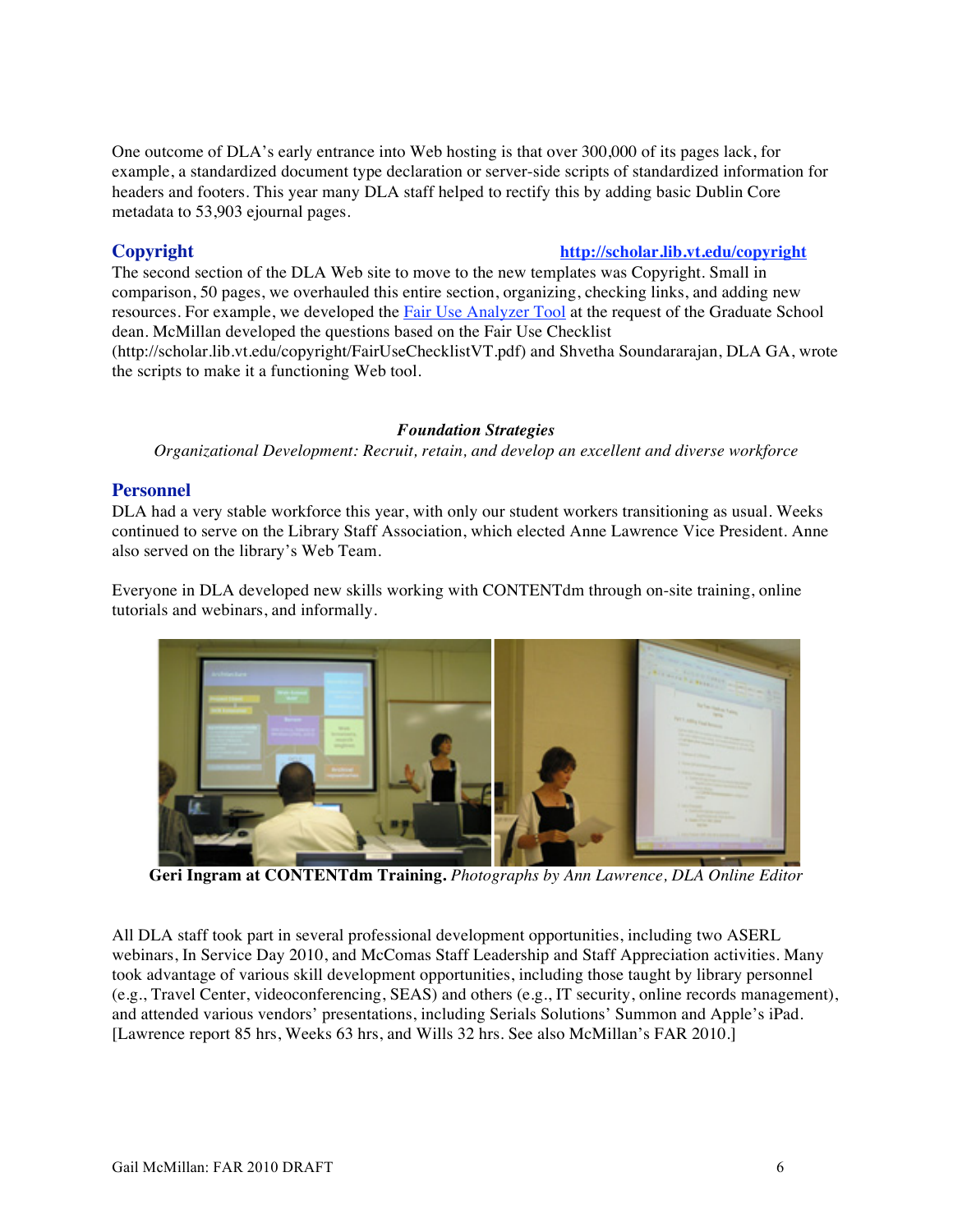#### **DLA from a Systems POV**

There are over 5.7 TB of data on DLA servers, which include six real hardware servers, three virtual servers, and ten Web server configurations. There are also three physical hardware servers providing MetaArchive preservation cache services: two production caches and one MetaArchive Test Network cache. There is also an additional physical Sun server that hosts the CONTENTdm local server. The change in servers reflects a deep reorganization that took place in the wake of the May 2009 systemic failure of the DLA servers. The major focus of change has been to remove some of the unnecessary complexity of the original DLA cluster setup and to streamline operations onto fewer machines.

One severe shortcoming of the pre-May 2009 DLA servers setup was the lack of backups and data safety, either through Library Systems or centralized IT. Instead, separate storage in the DLA cluster was repurposed to act as a mirror of the DLA server content. Every night since August 2009, all DLA data is mirrored onto local storage. A mirror is good for quick disaster recovery and failover, but does not allow point-in-time recovery of previous versions of files. So, if a file is accidentally deleted or is edited, there is an extremely short window in which to retrieve the previous version from the mirror. To address this situation, DLA purchased a tape library backup system, which will enable Systems to make regular full and incremental backups of DLA data to LTO-4 tapes. We anticipate having at least a three month window onto daily backups.

*Interaction of personnel with the university community and the broader academic communities worldwide benefits the university organization as well as its students.*

#### **Collaborations**

DLA's mission to make the library's unique resources available is accomplished through collaborations with others. Special Collections and DLA have been operating as separate departments for less than three years, but our cooperation continues to benefit library users. For example, DLA arranged for Digital Imaging (DI) to scan 26 *Bugles.* DLA applied optical character recognition (OCR) to 20 of the highresolution image files through batch processing using Adobe Acrobat. We posted these for public access at http://spec.lib.vt.edu/archives/bugle/ There are only four volumes remaining to be scanned. We will continue to retrospectively OCR until all 101 Bugles are searchable. DLA also hosts 167 digitized rare books from the Peacock-Harper Culinary History Collection, but these older fonts are much more difficult to OCR so only four are currently searchable. DLA works with Technical Services to ensure the broadest possible access to DLA-hosted resources through Addison and WorldCat. We also work with other units of the library and the university as noted throughout this report.

#### **Faculty Archives http://scholar.lib.vt.edu/faculty\_archives/**

Three new collections increased the unique resources available through DLA's Faculty Archives.

• Dr. Elizabeth Fine, Humanities Program Director, is active in the International Colloquium on Communication and received permission from an enlightened German publisher, Röhrig Universitätsverlag, to make the biennial conference proceedings available online. DLA's student web-workers scanned the text-only pages using the office photocopier, OCR'd using Acrobat, and created tables of contents using the HTML skills we taught them. Three issues are now at http://scholar.lib.vt.edu/ejournals/ICC/.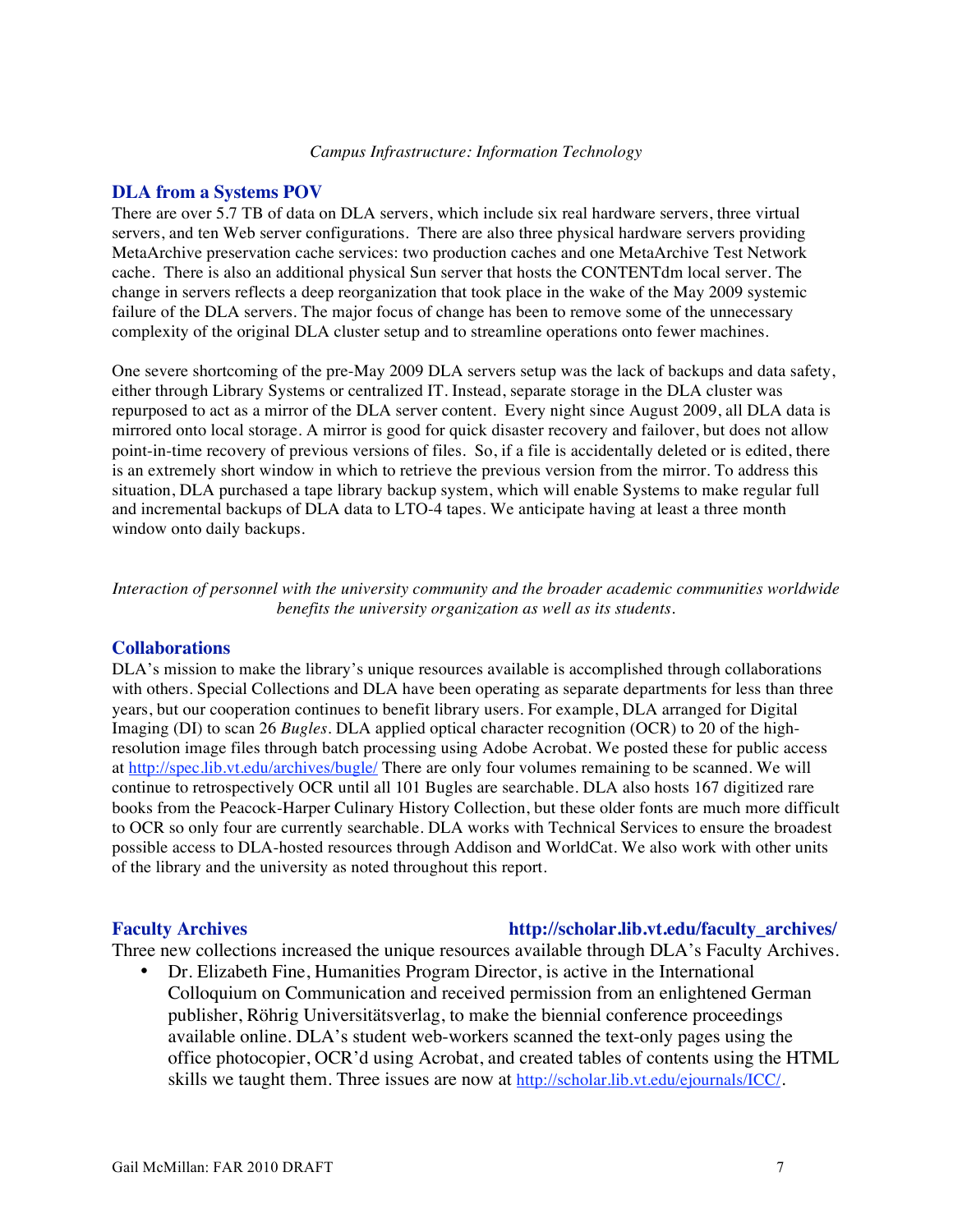- Dr. Mark Sanders, Technology Education Program Leader, originated Graphic Communications Central (GCC) in 1997 to provide access to educational resources for faculty, students, and trainers. In 2009 DLA captured 1,571 Web pages and packaged GCC into a 61 MB PDF.
- Librarian Philip Young's "The Serials Crisis and Open Access: A White Paper for the Virginia Tech Commission on Research" has worldwide access from the DLA server.

#### **Publications**



McMillan, G., Howard, R. (2010) "Content Selection, Preparation, and Management," Ch. 6 of *The Guide to Distributed Digital Preservation,* Katherine Skinner and Matt Schultz, eds. Atlanta, GA: Educopia Institute, 49-71. http://www.metaarchive.org/GDDP

McMillan, G., Fox, E., Srinivasan, V. (2010) "Electronic Theses and Dissertations: Progress, Issues, and Prospects." Ch. 6 of *Putting Knowledge to Work & Letting Information Play: The Center for Digital Discourse and Culture,* Tim Luke, Jeremy Hunsinger, eds. Blacksburg, VA: CDDC. http://www.cddc.vt.edu/10th-book/

McMillan, G., Ramirez, M. (2010 Jan./Feb.) "FERPA and Student Work: Considerations for Electronic Theses and Dissertations." *DLib Magazine*. http://www.dlib.org/dlib/january10/ramirez/01ramirez.html

McMillan, G. (2009, Dec. 17) "Adopt a Real ETD Preservation Strategy." *Tesis y Disertaciones Electronicas*. Brazil: PUC-Rio. http://www.maxwell.lambda.ele.pucrio.br/acessoConteudo.php?nrseqoco=49349

# **ID-Lib** Magazine